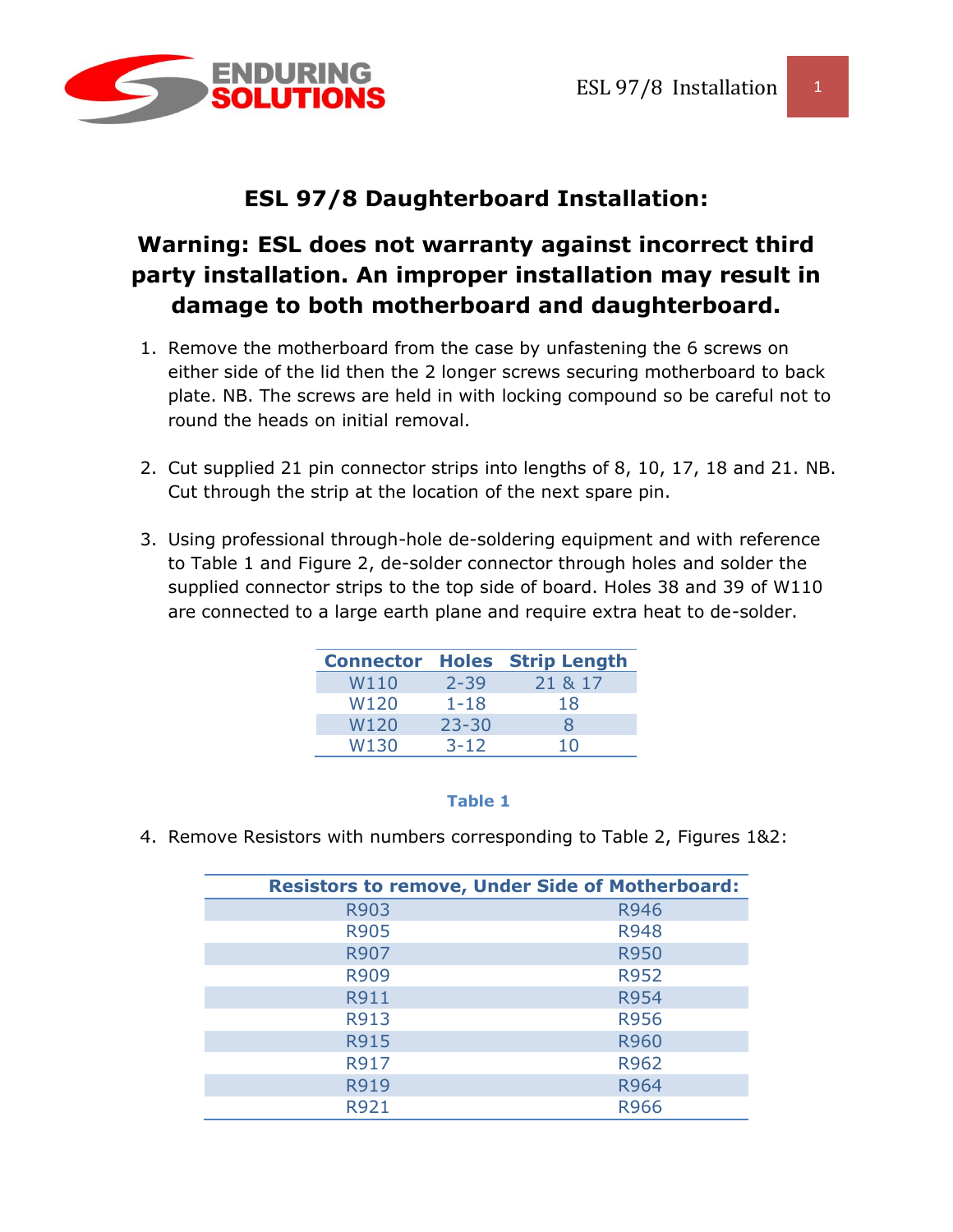

| R923 | <b>R968</b> |
|------|-------------|
| R942 | <b>R970</b> |
| R944 |             |

|      | <b>Resistors to remove, Top Side of Motherboard:</b> |
|------|------------------------------------------------------|
| R975 | R977                                                 |
| R976 | R978                                                 |

### **Table 2**

5. Set Jumpers according to Table 3 & Figure 1:

| <b>Jumpers:</b> |        |  |
|-----------------|--------|--|
| <b>J900</b>     | Short  |  |
| <b>J901</b>     | Remove |  |
| 1902            | Leave  |  |

#### **Table 3**

- 6. When securing the motherboard to the back plate, replace the long screw on the top right of the assembly (when the yellow plugs are at the top) with the supplied stand-off (See Figure 3).
- 7. Gently push the board into the connector strips, ensuring correct alignment.
- 8. Use a short screw and supplied washer to further secure the board to the supplied stand-off (See Figure 4).
- 9. Re-fasten the ECU lid.
- 10. Plug the ECU into a car and ensure that it operates as a standard ECU. As all boards are subject to full system test prior to release, abnormal behavior results from incorrect installation.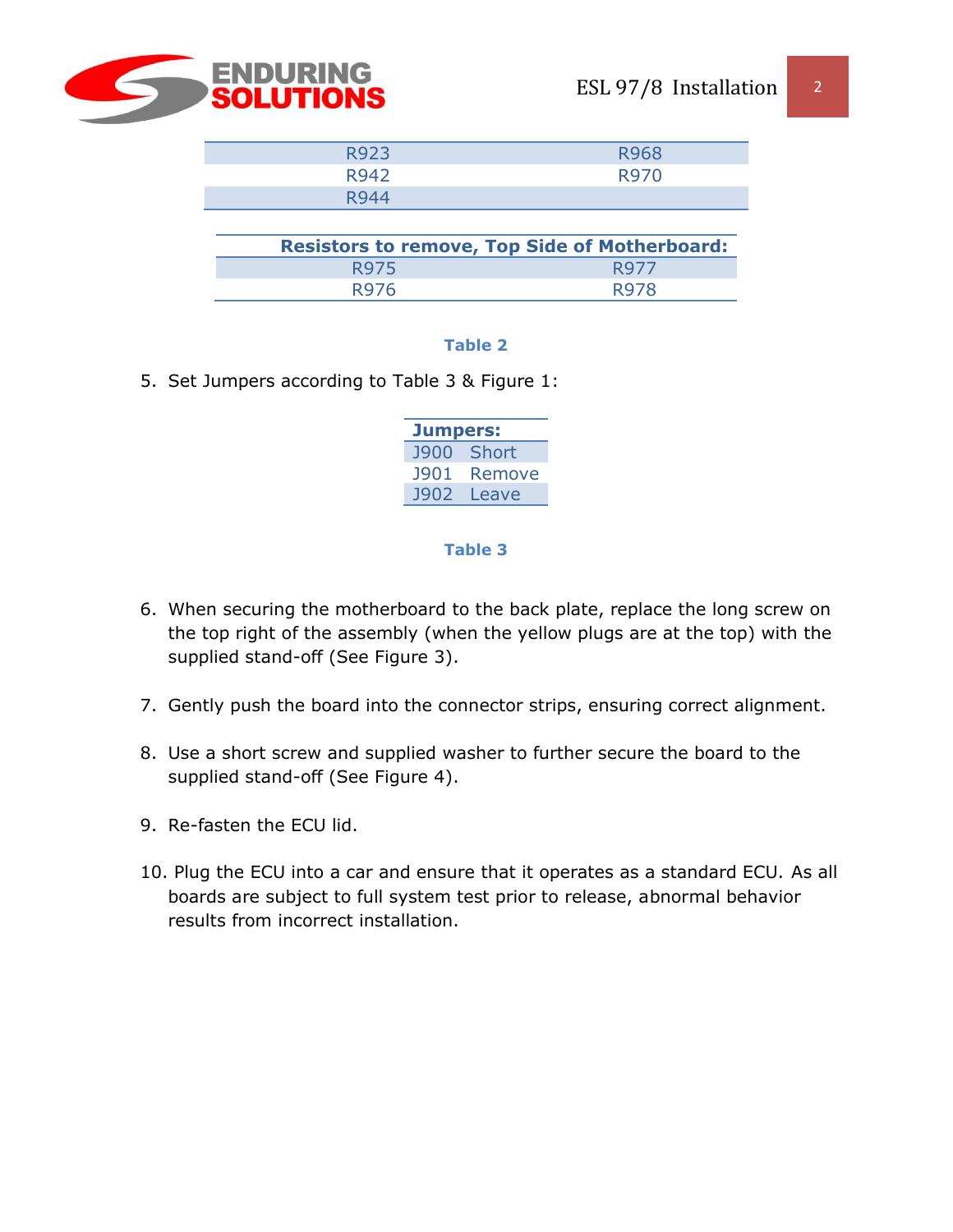



**Figure 1: Underside of JECS 97/8 Motherboard**